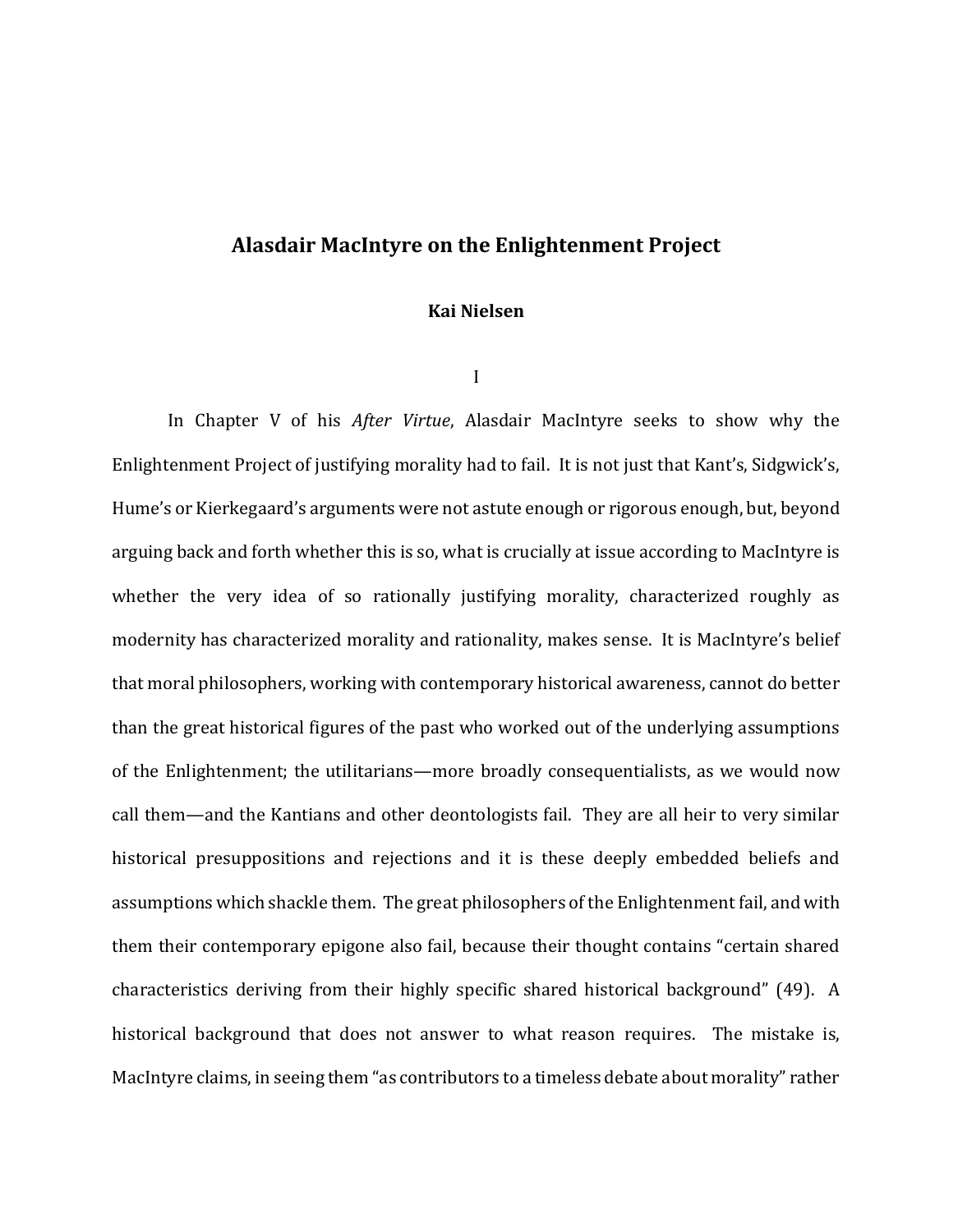than as being "only . . . the inheritors of a very specific and particular scheme of moral beliefs, a scheme whose internal incoherence ensured the failure of the common philosophical project from the outset" (49).

MacIntyre seeks to portray accurately what the transition to modernity was and to show how great a gulf there is between it and the classical and the medieval theistic worldview, as Peirce understood ancient Greeks and Romans proceeding, the Scholastics emerging in the later Middle Ages proceeding, and the rationalist metaphysical views and empiricist views that followed (Hadot 1995).

With modernity we do indeed escape the rigidity of the appeal to authority embedded in theistic worldviews and conceptions of morality. But, MacIntyre maintains, "the price paid for liberation from what appeared to be the external authority of traditional morality was the loss of any authoritative content for the would-be moral utterances of the newly autonomous agent" (66). The free autonomous moral agent of modernity is "unconstrained by the externalities of divine law, natural teleology or hierarchical authority" but they face the alarming question, faced so sternly by Kierkegaard, Hägerström, Sartre and Camus. "But, then, why should anyone listen to him [the autonomous agent]? Why should anyone heed, let alone act in accordance with, his universalizable prescriptions?" What we have in particular moral disputes in our moral life is the use of "a rhetoric which serves to conceal behind the masks of morality what are in fact the preferences of arbitrary will and desire…" (69). Emotivism and other forms of non-cognitivism generalizes this as a semantical thesis about moral utterances. MacIntyre sees what he calls emotivisms as a roughly correct thesis about *modern* moral discourse; a discourse which has progressively utterly freed itself from its Aristotelian teleological ancestry—something that MacIntyre has come to believe ever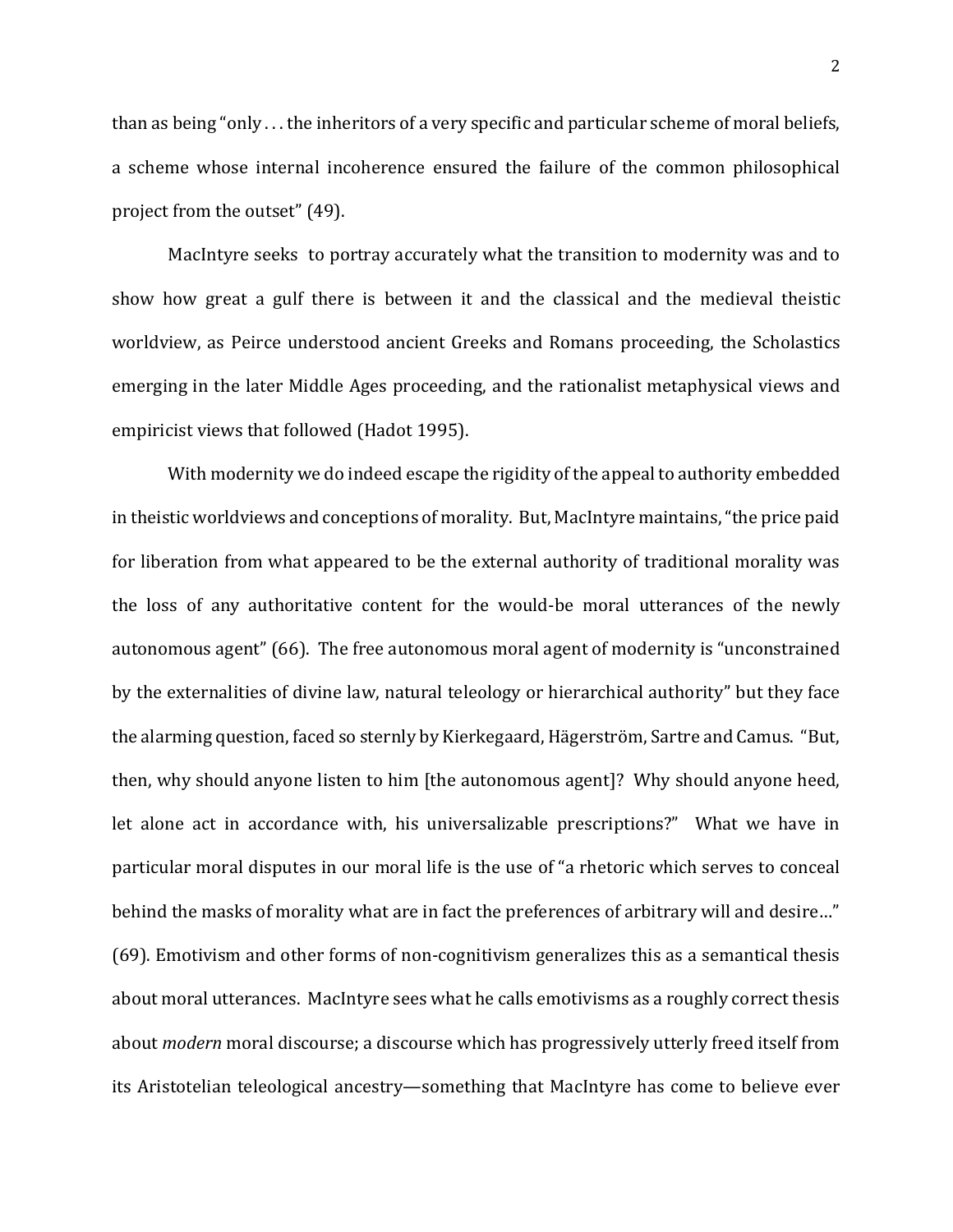more rigidly for himself as human time goes on. The generalized emotivism of contemporary culture was a grave mistake. It cannot give us a legitimate rationale for the unmasking of the various moral masks of modernity. Rather, it shows, if accepted, that there is nothing like the genuine article to contrast with the confused, ideological morality to which modernistic unmasking—alleged unmasking—is directed. Indeed, this very modern—characteristically modern—devotion to unmasking may in effect keep us from detecting our own unacknowledged masks. There seems to be no way in our culture, if we make any moral comment at all, to avoid trading in moral fictions (70-72). What happens is that our morality, if we look at it clearly, will be disclosed as a theater of illusion (72).

## II

To see that the failure of the Enlightenment Project to provide a rational underpinning to our moral life was not just the failures of its most distinguished intellectuals, we should start, MacIntyre argues, by noting the shared presuppositions of such diverse figures as Condorcet, Hume, Diderot, Kant, Kierkegaard, Bentham and Mill. They agree, MacIntyre claims, generally "on the content and character of the precepts which constitute genuine morality" (49). They inherited these moral beliefs from their shared Christian past, principally a Protestantism. In addition to the content, they also agree to a considerable extent about the character of morality: they agree, that is, "upon what a rational justification of morality would have to be" (49). For a rational justification of morality to obtain, it would be necessary to provide an adequate characterization of some general features of human nature. The rules, principles and practices of morality would then be explained and justified as being those rules, principles and practices which "a being possessing just such a human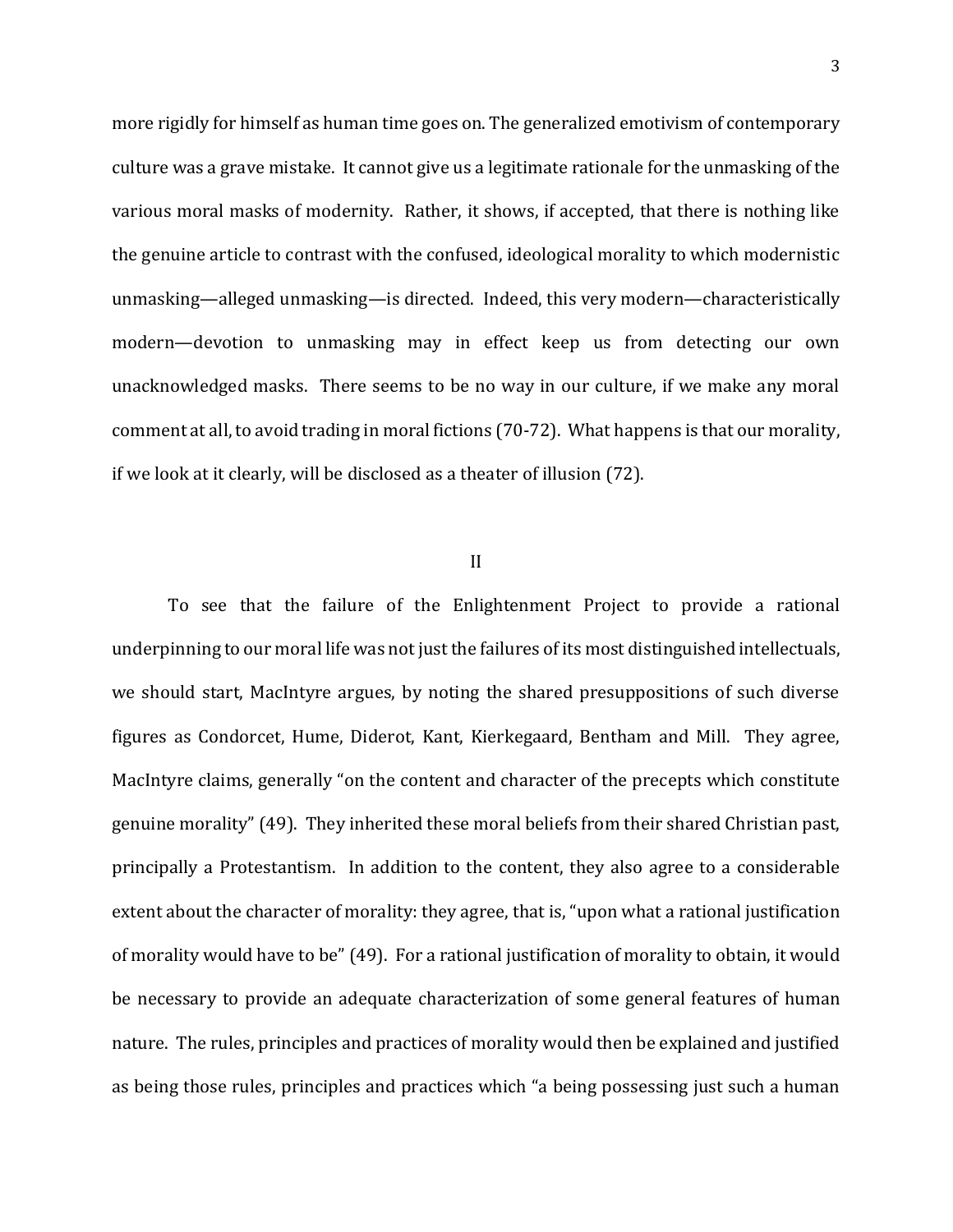nature could be expected to accept" (50). All "these writers share in the project of constructing solid arguments, sound arguments, which will move from premises concerning human nature as they understand it to be to conclusions about the authority of moral rules and precepts" (50).

MacIntyre thinks that any such justificatory project must fail. It will fail because there is an "ineradicable discrepancy between their shared conception of moral rules" and what they all shared in their conception of human nature (50). This is, on MacIntyre's part, a rather dark saying and to explain it, to begin to justify it, he gives a bit of *genealogy* concerning the background where Enlightenment conceptions of morality and human nature come from. He gives, that is, their historical ancestor and shows how the dropping of certain features of this earlier conception by the Enlightenment doomed their project of justifying morality and undermined it having any grounding that would reasonably establish its objectivity.

That historical ancestor which it has lost was the classical Greek and Medieval conception of our moral order, a conception that will turn out to be very important for MacIntyre's own positive argument and for his later turn to Thomism. It was a moral scheme which came to dominate the European Middle Ages "from the twelfth century onwards" (50). It is a scheme which contained both Greco-Roman classical and theistic elements. Its basic structure is given by Aristotle in his *Nicomachean Ethics,* though it is also important to note, MacIntyre argues, that Aristotle was a part, albeit a central part, of a *developing* tradition. It is the rejection of this tradition, MacIntyre argues, which led to the fragmentation of our moral life and to our erroneous self-conception. This is such a central conception for MacIntyre. How he characterizes it should be quoted in full.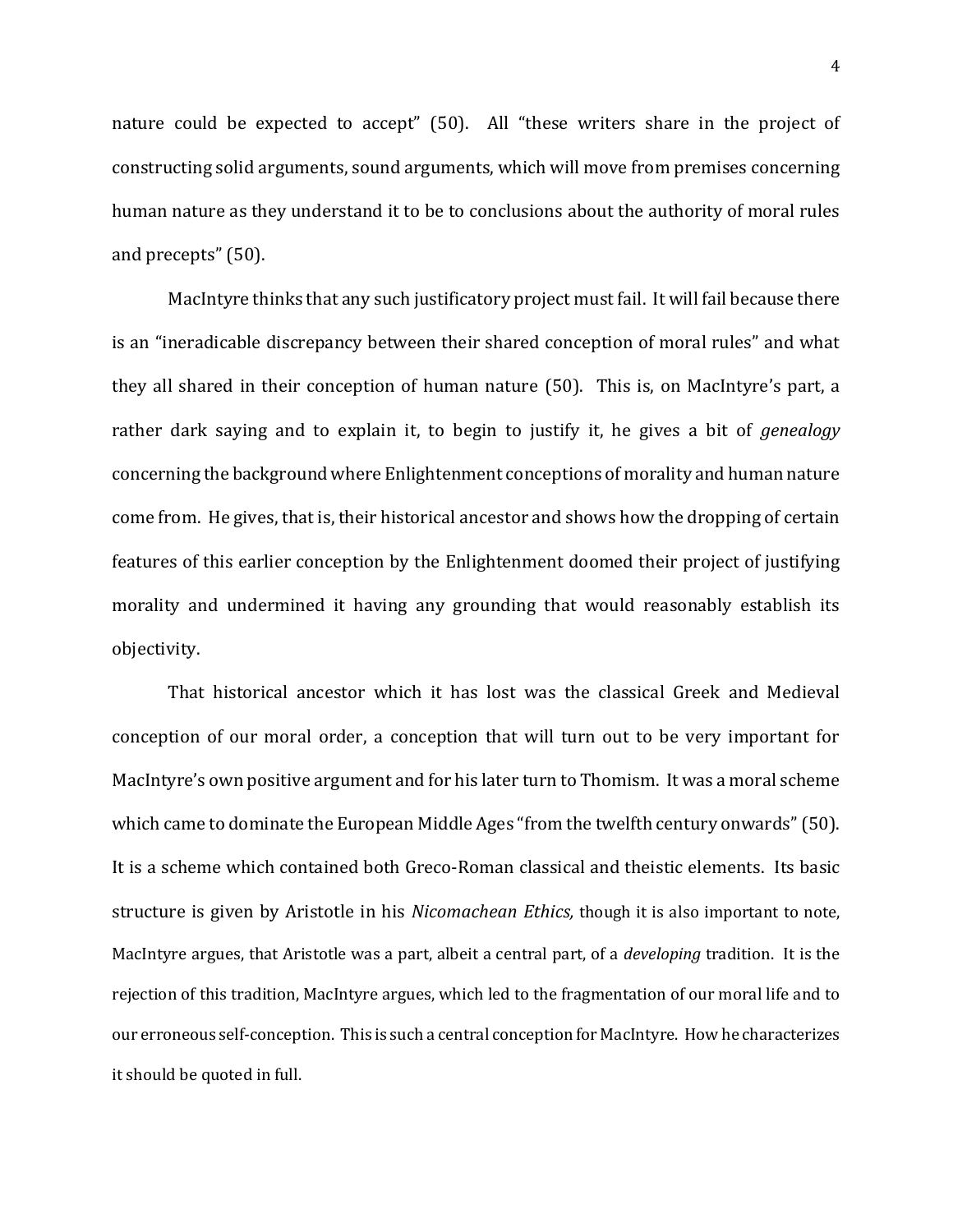Within that teleological scheme there is a fundamental contrast between man-as-he-happens-to-be and man-as-he-could-be-if-herealized-his-essential-nature. Ethics is the science which is to enable men to understand how they make the transition from the former state to the latter. Ethics therefore on this view presupposes some *telos*. The precepts which enjoin the various virtues and prohibit the vices which are their counterparts instruct us how to move from potentially to act, how to realize our true nature and to reach our true end. To defy them will be to be frustrated and incomplete, to fail to achieve that good of rational happiness which it is peculiarly ours as a species to pursue. The desires and emotions which we possess are to be put in order and educated by the use of such precepts and by the cultivation of those habits of action which the study of ethics prescribes; reason instructs us both as to what our true end is and as to how to reach it. We thus have a threefold scheme in which humannature-as-it-happens-to-be (human nature in its untutored state) is initially discrepant and discordant with the precepts of ethics and needs to be transformed by the instruction of practical reason and experience into human-nature-as-it-could-be-if-it-realized-its-*telos.* Each of the three elements of the scheme—the conception of untutored human nature, the conception of the precepts of rational ethics and the conception of human-nature-as-it-could-be-if-itrealized-its-*telos*—requires reference to the other two if its status and function are to be intelligible (50-51).

With the Jewish-Christian-Islamic medieval tradition, this Aristotelian conception, without any fundamental alteration, was made a part of it. Indeed, some would say the early part of that tradition was developed by this Aristotelianism. Moral precepts as things developed were not only understood "as teleological injunctions, but also as expressions of a divinely ordained law" (51). But it is important to recognize that the Aristotelian side of this conception kept it from being a Divine Command Ethic. It was not until Protestantism developed in a certain way that it was fundamentally just a matter of Divine Command.

Where this Aristotelian framework is accepted there is, MacIntyre beliefs, no is/ought problem. Moral propositions are unambiguously also a kind of factual proposition and they are plainly true or false in a quite unproblematic sense of 'true' or 'false' (51-52). And while they are thought of as being backed up by God, they are also thought of as being claims where truth or falsity can be ascertained by patient rational inquiry.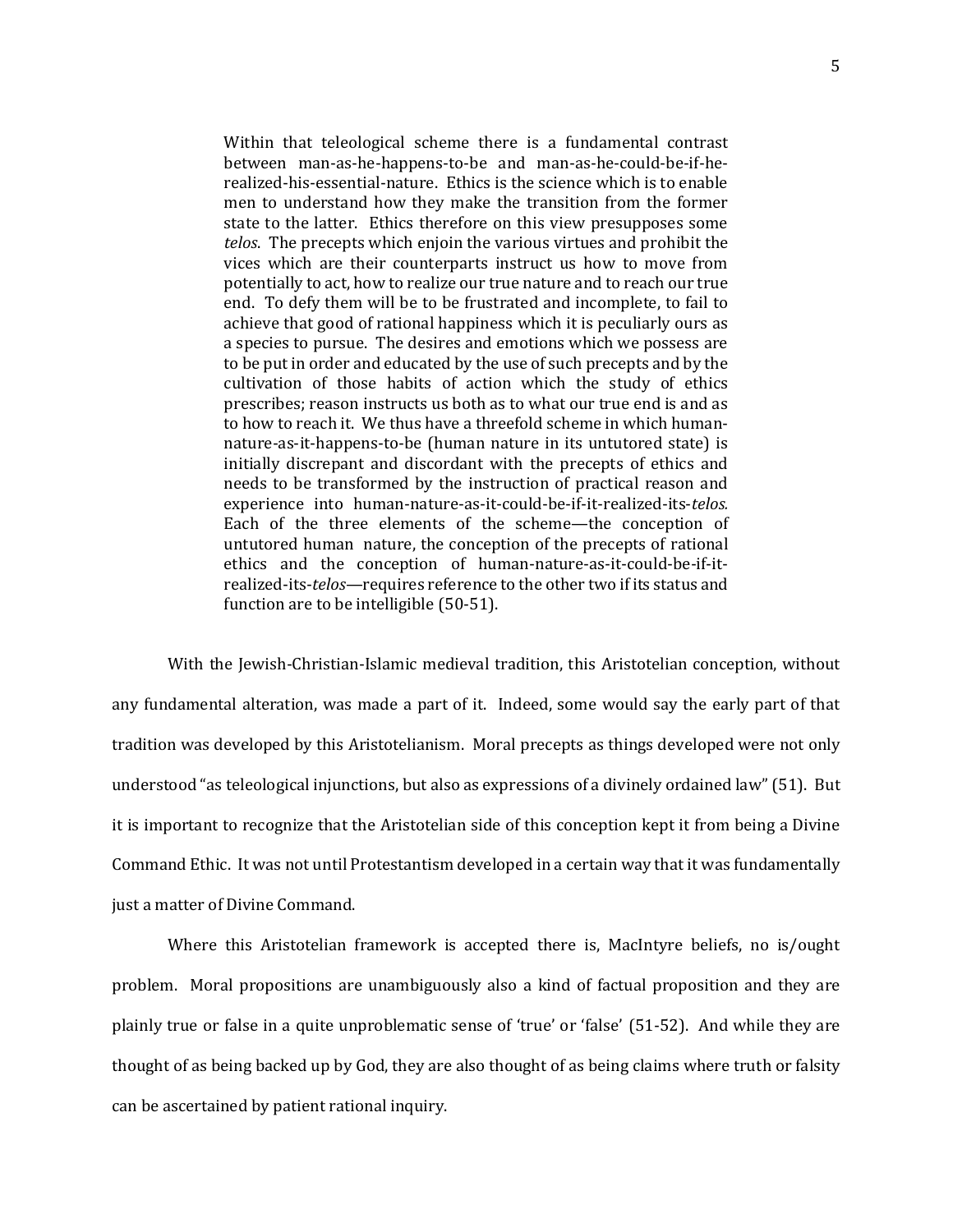What came under attack, first by Protestants and Jansenist Catholics (Pascal was a major figure here) and later by the more secularly oriented Enlightenment figures, was the classical concept of reason. Pascal argued powerfully that reason cannot provide us with a comprehension of man's true end. There is no comprehension through reason of those essences with which human nature and indeed everything else is endowed. Reason will not enable us to ascertain the differences between man-as-he-happens-to-be and man-as-he-could-be-if-he-realized-his-*telos.* Indeed reason can, the Enlightenment tradition argues, make nothing of the conception of human beings realizing their *telos.* That, the Enlightenment has it, is just something we can know not what. It is just humbug.

Reinforcing this, we get clearly articulated in Hobbes and Hume a new, much more antiseptic conception of reason. Reason, on this modern conception (indeed, the overwhelmingly dominant modern conception), is entirely calculative and instrumental. It can tell us what are the most efficient means to achieve whatever ends we may have but about the ends themselves reason must be silent. It can say something about the consistency of beliefs and indeed even of actions and it can "assess truths of fact and mathematical relations but nothing more" (52). Indeed, as both Pascal and Hume argued, it was an essential achievement of a properly sanitized reason to recognize that "our beliefs are ultimately founded on nature, custom and habit" (52).

Even Kant, who tried to develop a conception of practical reason, did not think that "reason could discern essential natures or teleological features in the objective universe" which would inform us of what we could be if we realized our *telos* or indeed tell us what our *telos* is" (52). Indeed, that this talk of *telos* could make any sense at all was seriously questions by the agents of this new calculative conception of reason. The conclusion by those who took the modern turn of mind was that this conception of reason was just what reason was and that there was no place for teleological thinking or such a conception of rationality. There was, in fine, a monolithic rejection of any teleological view of human nature or any view of human beings having an essence which defines their true end or true self. All of that was taken to be mere ideology.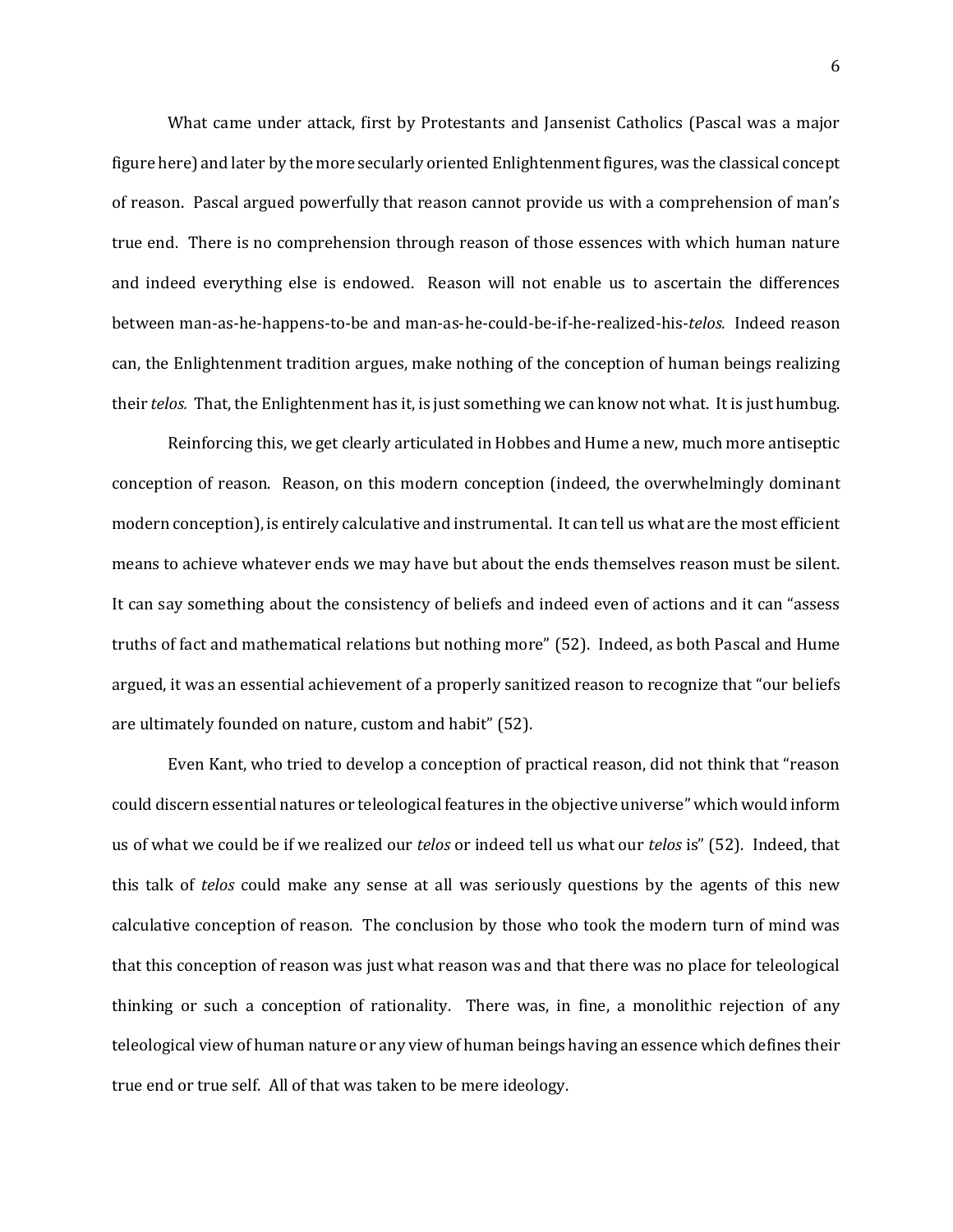MacIntyre contends that once this anti-scholastic turn was taken the bases for any rational grounding ethics was undermined. Given that rejection, MacIntyre has it, the Enlightenment Project had to fail. There is no tinkering that a Kant or Mill, a Ross or Green, a Rawls or Nozick or a Peter Singer or Derek Parfit could make which would solve matters (52). Even Parfit's genuine would not help. What is eliminated in the modern world, that is, what modernism eliminates, is any notion of man-as-he-could-be-if-he-realized-his-*telos* (52). And this means the termination, MacIntyre believes, of any positive rational ethics. "Since," as MacIntyre puts it, "the whole point of ethics both as a theoretical and a practical discipline—is to enable man [human beings] to pass from their present state to their true end, the elimination of any notion of essential human nature and the abandonment of any notion of a *telos* leaves behind a moral scheme composed of two remaining elements whose relationship becomes quite unclear" (52).

Let us see how MacIntyre elaborates and develops this. On the classical and medieval scheme (a scheme which he argues is quite multifarious) we have three components; on the modern one, only two.

#### Classical Moral Scheme

- 1. Untutored human nature.
- 2. Man-as-he-could-be-if-he-realized-his-*telos.*
- 3. Moral precepts enabling him to pass form one state to the other.

### Modern Moral Scheme

- 1. Untutored human nature.
- 2. Moral precepts.

The reason why, MacIntyre claims, the modern scheme of things is impoverished is that, deprived of a teleological context, moral precepts and ethics generally lose their *essential* function. The original purpose of the moral precepts, and more generally of ethics, was to correct, improve and educate that untutored human nature. But with no conception of what it would be to realize their essential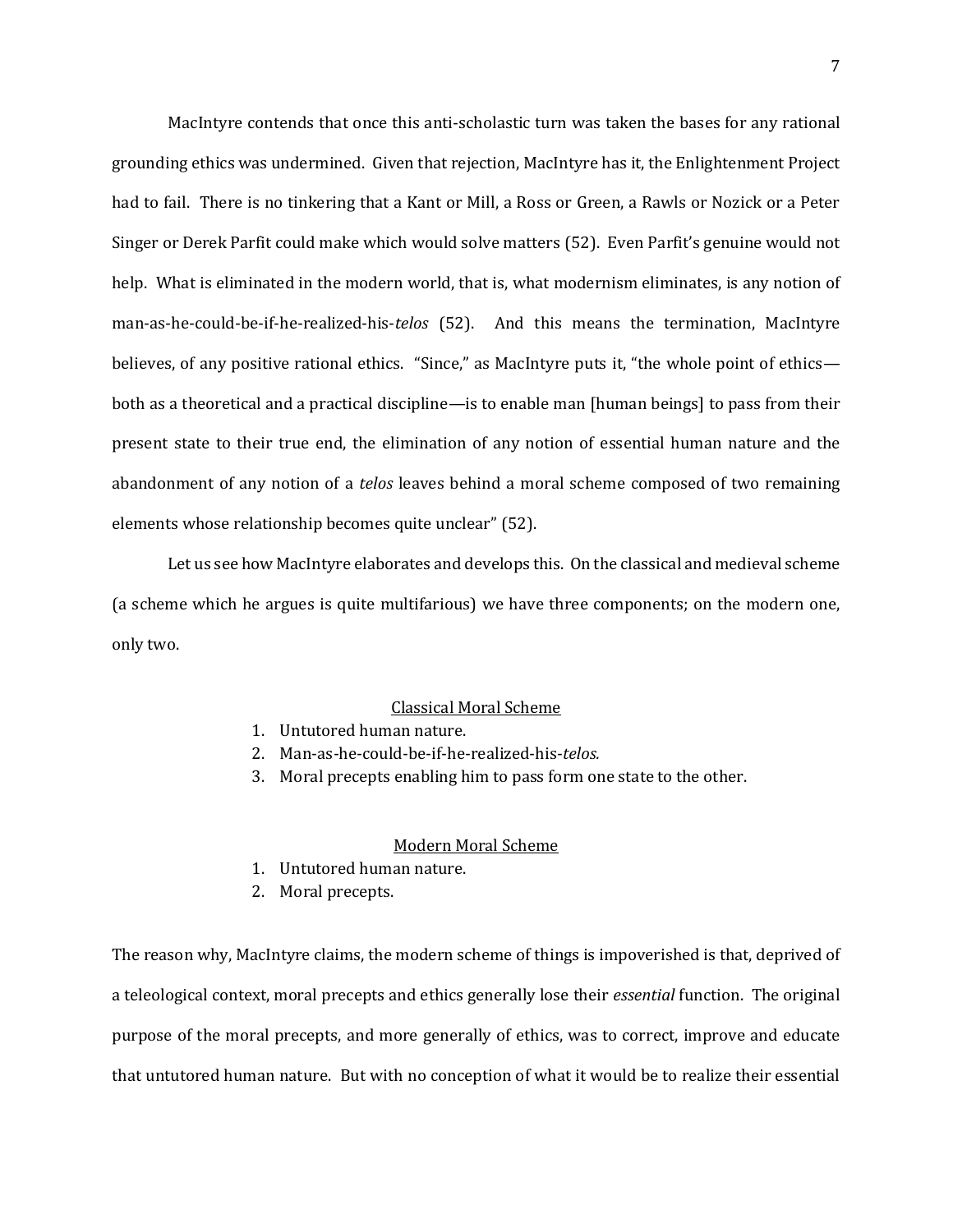nature, their 'true nature', there would be nothing to educate or to tutor. We would have no idea of what an un-tutored nature would be as distinct from a tutored nature. There would be no way of objectively articulating that now tutored, or somewhat so, and that understanding that there is something else you must become to realize your true nature. But talk of your 'true nature' is just mythological or ideological talk answering to no objectivity. There is no way of deducing or otherwise establishing what human beings are to become just from noting what they are (52). Only very young infants are un-tutored. Cultural attunements enter very early on and vary from culture to culture and from time to time and are massively culturally determinative. Determinative moral precepts, not practices, are part of what enables humans, indeed very young children as well as people proceeding towards adulthood, to become and to continue to be enculturated—or tutored, if you will. But this enculturation is in considerable part historically and culturally caused in a determinative invariable way by what various peoples are like. There is no *telos.* That is a myth and indeed nearly incoherently so. There is no leaping over culture and history.

MacIntyre is clear enough that there is no such truncated natural law basis for a morality. Indeed, while an eighteenth century philosopher such as Locke shares something of a moral content with Aquinas, they would, that is, share a set of religious beliefs and moral beliefs that they believed should be founded on human nature. However, the human nature that Locke believed in and referred to was our human nature and not our human nature as it would be if we realized our 'true end'. The injunctions of morality common to Locke and Aquinas were such that, given our *de facto* human nature, we have strong tendencies to disobey them. They do not nicely mesh with our 'untutored human nature'. Deprived of a teleological conception of what it is then to be, there was no way that Locke's appeal to human nature could be successful in grounding those moral precepts. It required the Aristotelian teleological conception of human nature as having a *telos* (53). Otherwise, morality is quite arbitrary and ungrounded. But the very idea of nature having *telos* was for Locke and is for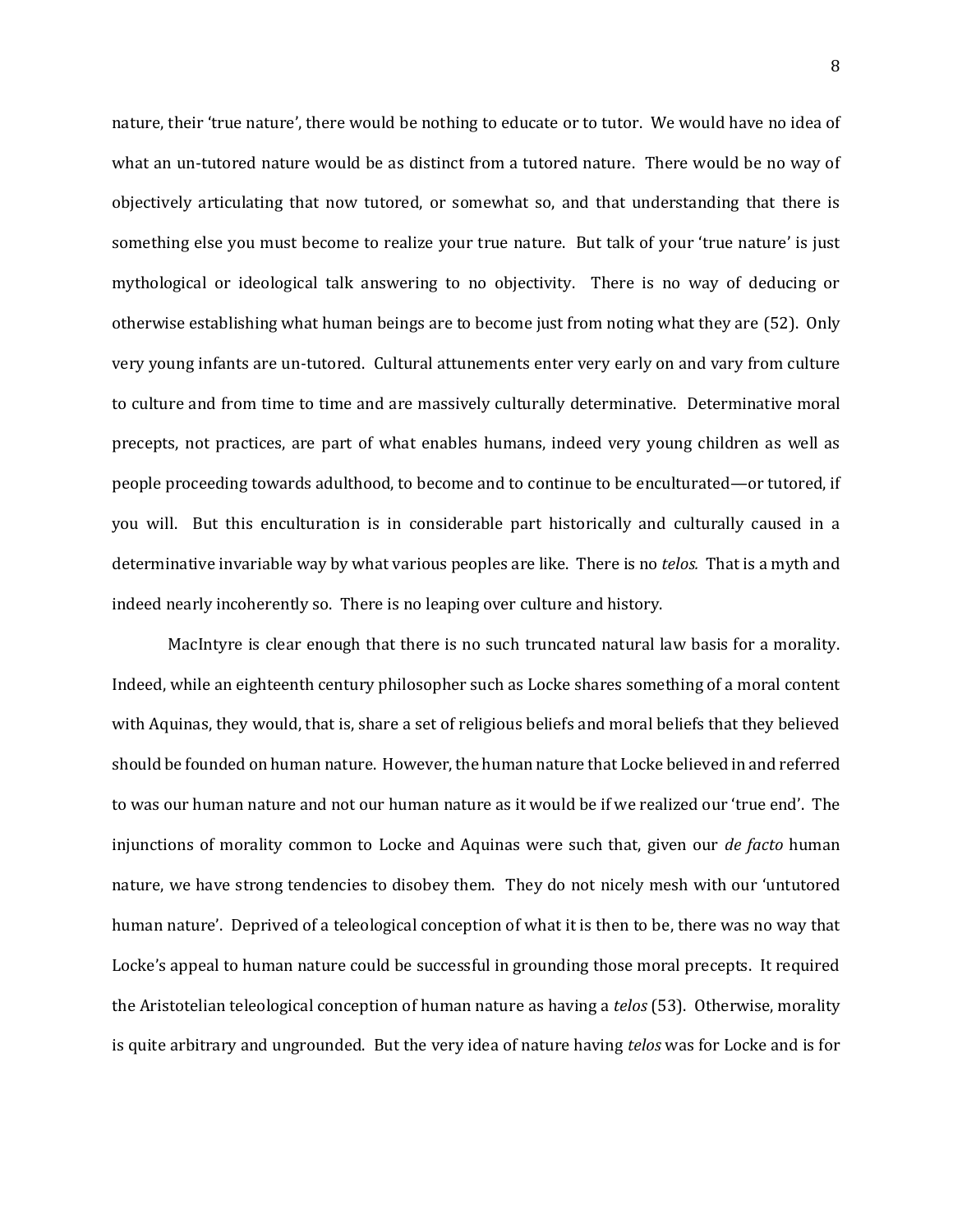modernity incoherent. But then their conception of morality becomes arbitrary and ungrounded. But that is the cul-de-sac that MacIntyre claims such modernist conceptions of morality leads us to.

#### III

What happens as modern ethics develops is a greater and greater stress on the autonomy of ethics and increasing stress on what has sometimes been called Hume's Law, namely the claim that no substantial fundamental moral norm can be derived from an is and with that a denial that you can base ethics on an appeal to human nature. The claim to autonomy can either take the form of a Kantian rationalism where fundamental moral norms are taken to be *a priori* truths or a Humean-Kierkegaardian decisionalism where, in accordance with our reflective preferences, our moral beliefs are *decisions* about how we are to live and relate to others.

MacIntyre claims that the no-ought-from-an-is-thesis if false, if taken in a completely unrestricted way as a *truth of logic.* So construed, as people like A. N. Prior have shown, it is false. But where the moral terms in question are not read as functional terms, and the oughts in question are restricted to fundamental moral propositions, the autonomy thesis is justified. But what we need to recognize is that in the classical and medieval tradition a 'good person', like 'good farmer' or 'good watch' or 'good teacher' was construed as a functional phrase and in that teleological framework one could derive what a person ought to do from knowing what a person could be on such a scheme. A person, like a farmer or a teacher, was thought to have a function. Person *qua* person has a true end; 'person' is a functional term and a person is taken to be a functional concept. Thus statements about what a human being's true end is are at one and the same time both factual and normative statements. We can devise that we ought to do from factual knowledge of what our true end is. We can ask, 'What is your function?' But to ask, 'What are you for?' is an insult and not a viable question. A carpenter or a taxi driver or a teacher has a function but a human being *qua* human being does not.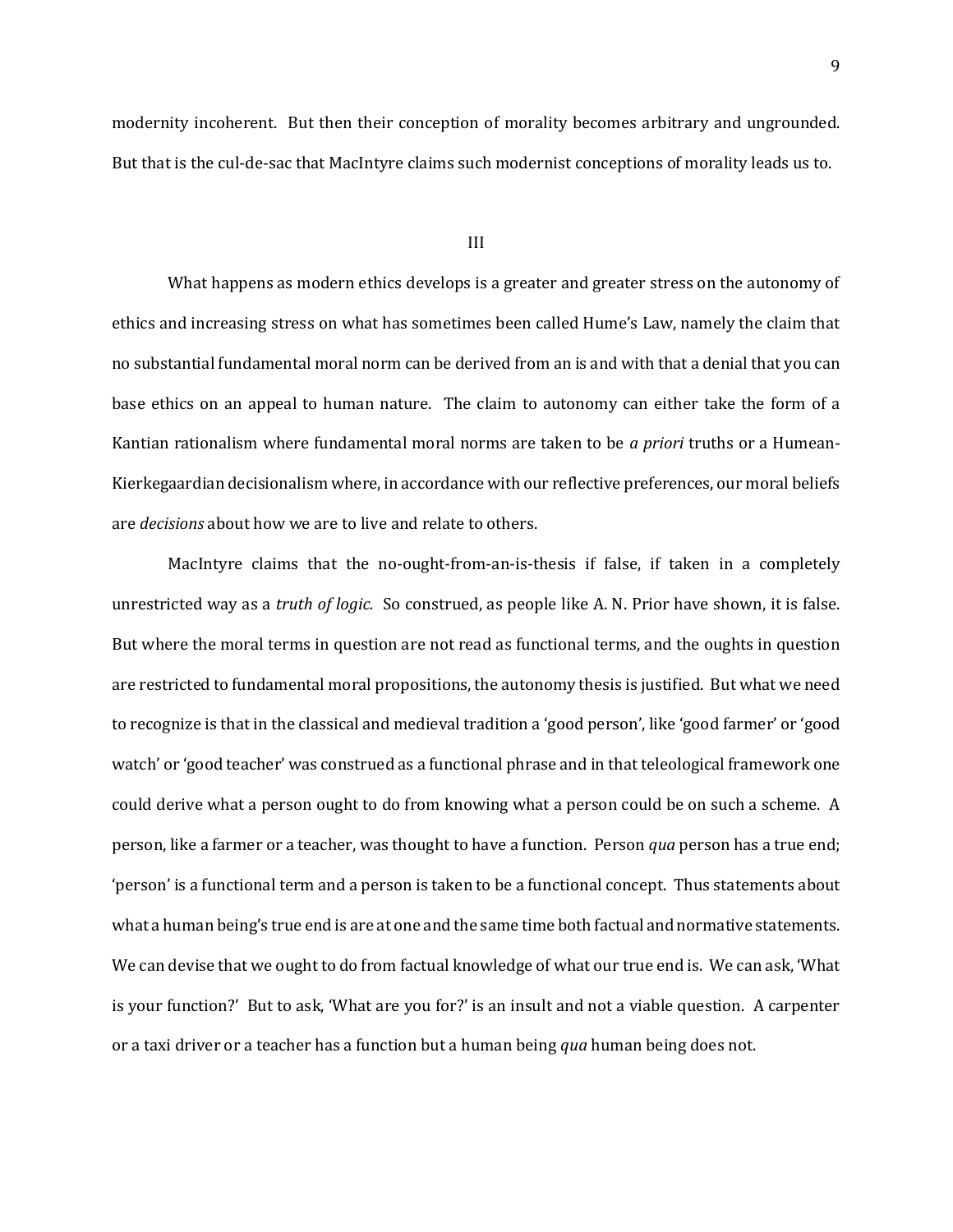With the modern conception of reason and the rejection of teleology (humans having a function or an end) talk of our 'true end' or of our 'essential human nature' is no longer viewed as factual talk but as incoherent metaphysical talk, ideological talk or thinly veiled moral talk reflecting what in reality is an ungrounded and irrational moralism. But with such a rejection of teleology there is also, and inescapably, a rejection of any belief that there can be an appropriate derivation of an ought from an is that establishes a grounding of morality just from the facts of the case. Both of these rejected views are, of course, views that go with the classical taking of person as a functional concept. There is, MacIntyre believes, no appropriate replacement of the classical views in a modern worldview which would yield any derivation of a fundamental value from purely factual statements. There are, of course, gimmicky is/ought derivations but none that would show how fundamental values could be derived from the facts of human nature. From the atomic statement that so-and-so is the case to fundamental atomic moral utterances, there is no grounding of the latter by deriving them from the former.

So autonomism in ethics without out in the contemporary world (54-57). But it only wins out, MacIntyre contends, because of its rejection of the Aristotelian claim that our fundamental moral concepts are functional concepts (56). If that claim is mistaken, as MacIntyre claims it is, then there is no such victory for modernism.

However, it is also MacIntyre's belief that the moral philosophers who are such autonomists have come to operate with an "impoverished moral vocabulary" as a result of jettisoning these classical Aristotelian and medieval teleological conceptions (56). MacIntyre concludes:

> That [the 'no-"ought"-conclusion-from-"is"-premise'-principle] was taken to be a timeless logical truth was a sign of a deep lack of historical consciousness which then informed and even now infects too much of moral philosophy. For its initial proclamation was itself a crucial historical event. It signals both a final break with the classical tradition and the decisive breakdown of the eighteenth century project of justifying morality in the context of the inherited but already incoherent fragments left behind from tradition (56).